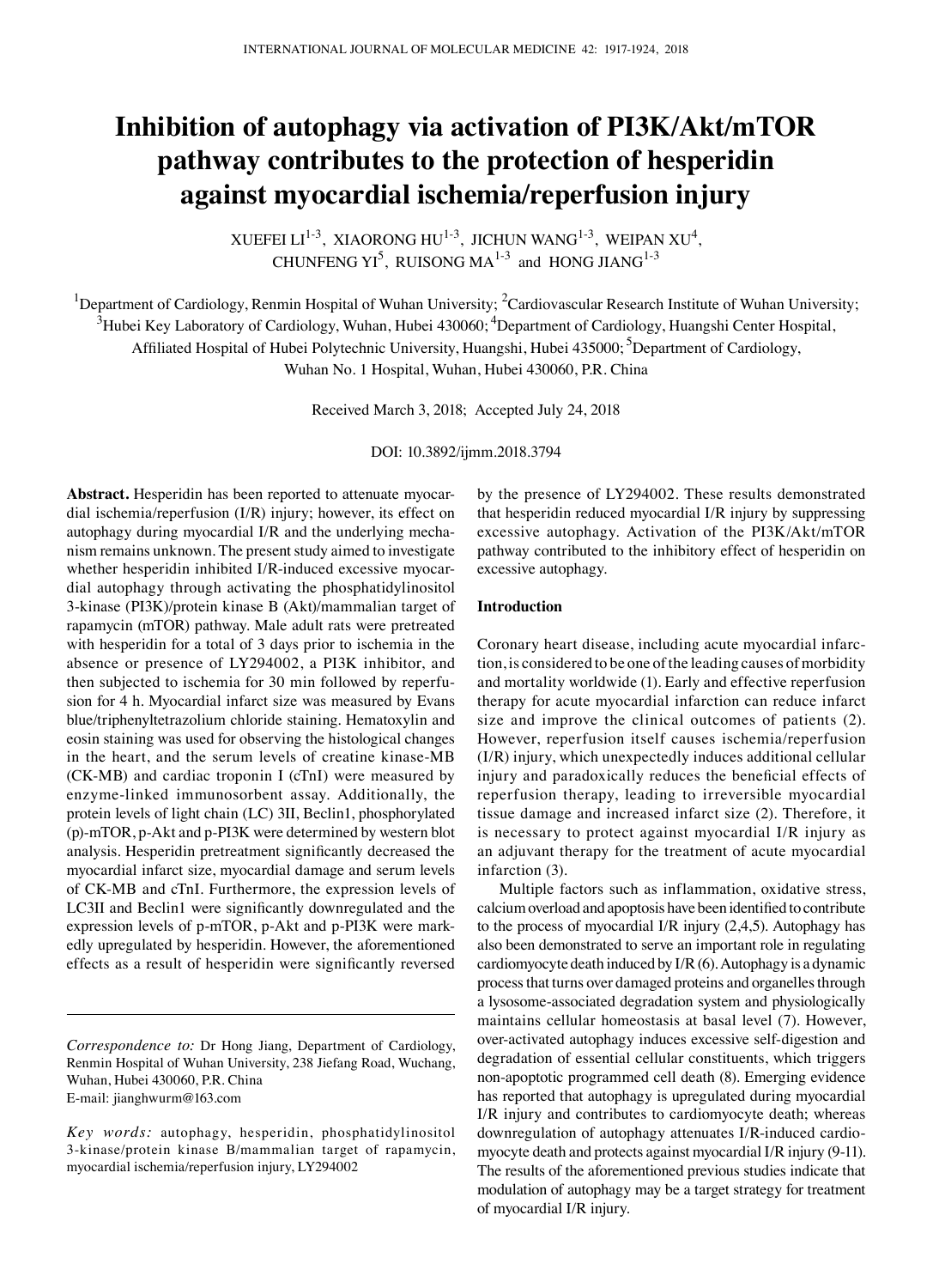Hesperidin [3',5,7-trithydroxy-4'-methoxy-flavanone-7- (6-α-L-rhamnopyranosyl-β‑D‑glucopyranoside)] is a natural flavanone glycoside abundantly present in citrus fruits. It has a molecular formula of  $C_{28}H_{34}O_{15}$  and a molecular weight of 610.57 Da (12) (Fig. 1A). Hesperidin possesses good radical scavenging activity and chelating metal ion ability due to its structure, which readily donates electrons from the free hydroxyls on the flavonoid nucleus (13). Furthermore, hesperidin has been reported to exert a wide range of biological effects, including anti-inflammatory (14), anti-cancer (15), radio-protective (16), anti-allergic (17), and antioxidant properties (18). Gandhi *et al* (19) demonstrated that hesperidin attenuates myocardial I/R injury-induced arrhythmias and apoptosis. Our previous study reported that hesperidin reduced myocardial I/R injury by inhibiting inflammation and oxidative stress (20), however, its effect on autophagy during myocardial I/R and the underlying mechanisms have not been completely elucidated.

The phosphoinositide 3-kinase (PI3K)/protein kinase B (Akt) pathway is known to serve an important role in the control of cell growth, proliferation, survival and metabolism (21). Mammalian target of rapamycin (mTOR), a major intracellular repressor of autophagy, is positively regulated by the PI3K/Akt pathway (22). Our previous study reported that hesperidin could activate the PI3K/Akt pathway (20). Therefore, it was hypothesized that the PI3K/Akt/mTOR pathway may contribute to the regulatory effect of hesperidin on autophagy induced by myocardial I/R injury.

In the present study, the effect of hesperidin on autophagy induced by I/R was investigated, and its underlying mechanisms were explored, with particular focus on the potential involvement of the PI3K/Akt/mTOR pathway in the regulation of myocardial autophagy.

#### **Materials and methods**

*Animals.* Adult male Sprague‑Dawley rats (6-8 weeks old; weighing 200-250 g; n=56) were supplied by the animal experiment center of Wuhan University (Wuhan, China), and were housed in an air-conditioned room (temperature,  $25\pm3^{\circ}$ C; humidity, 50-60%) with free access to food and water on a 12 h light/12 h dark cycle. All experimental protocols conformed to the Guideline for the Care and Use of Laboratory Animals published by the US National Institutes of Health and were approved by the Institutional Animal Care and Use Committee of Wuhan University (Approval no. 2016-0318).

*Experimental protocol and myocardial I/R model.* Hesperidin (HPLC>98%) was purchased from Sinopharm Chemical Reagent Co., Ltd. (Shanghai, China) and dissolved in 0.5% sodium carboxymethyl-cellulose (CMC‑Na) to produce a 100 mg/ml solution. Then, the solution of hesperidin or 0.5% CMC‑Na was administered orally to rats by gavage for a total of 3 days(20,23). After being anesthetized with an intraperitoneal injection of sodium pentobarbital (45 mg/kg; Sigma-Aldrich; Merck KGaA, Darmstadt, Germany), all animals were artificially ventilated using a volume-controlled rodent respirator and monitored with an electrocardiogram using a computer-based EP system (LEAD2000B; Jinjiang Ltd., Chengdu, China). A thoracotomy through a left parasternal



Figure 1. (A) The structure of hesperidin and (B) The study protocol for animal groups subjected to 30 min ischemia following 240 min reperfusion. CMC‑Na, sodium carboxymethyl-cellulose; Hesp, hesperidin; I/R, ischemia/reperfusion; LY, LY294002.

incision was performed to expose the heart. A 4-0 silk was passed under the left anterior descending coronary artery (LAD). The myocardial I/R model was induced by ligation and release of the silk. A successful myocardial I/R model was verified by changes of ST segment elevation in Lead‑Ⅱ and regional cyanosis of the myocardial surface.

A total of 56 rats were randomly divided into the following four groups (n=14 per group): i) Sham operated control (Control): 0.5% CMC‑Na; ii) Ischemia/reperfusion (I/R):  $0.5\%$  CMC-Na; iii) Hesperidin (200 mg/kg/day) + I/R (Hesp+I/R); or iv) Hesperidin (200 mg/kg/day) + LY294002 + I/R (Hesp+LY+I/R): Following a 3 day pretreatment with hesperidin (200 mg/kg/day) (20), rats in the Hesp+LY+I/R group were administered LY294002 [a specific PI3K inhibitor, 0.3 mg/kg (24), Sigma-Aldrich; Merck KGaA] via a caudal vein 30 min prior to LAD occlusion. Rats in the Control group were subjected to surgical manipulation without ligaturing the LAD; however, rats in the remaining groups were subjected to 30 min of LAD occlusion followed by a 4 h reperfusion. At the end of the experiment, the rats were sacrificed, and their blood samples and hearts were harvested for subsequent analysis. The study protocol is illustrated in Fig. 1B.

*Myocardial infarct size.* Myocardial infarct size was assessed by 2,3,5-triphenyltetrazolium chloride (TTC; Sigma-Aldrich; Merck KGaA) as previously described (19,25). Briefly, following reperfusion, the LAD was occluded again and 2 ml of 1% Evans blue dye (Sigma-Aldrich; Merck KGaA) was infused via the femoral vein. Hearts were removed and cut  $(\sim 2 \text{ mm})$  from apex to base. The slices were incubated in 1% TTC at 37˚C for 20 min and fixed in 4% paraformaldehyde at room temperature overnight. The infarct area (white) and the risk area (red) in each section were determined by Image-Pro Plus 6.0 (Media Cybernetics, Inc., Rockville, MD, USA). A total of 6 animals in each group were used for myocardial infarct size measurement. Myocardial infarct size was expressed as a percentage of the risk area volume [%, infarct area / (risk + infarct area)].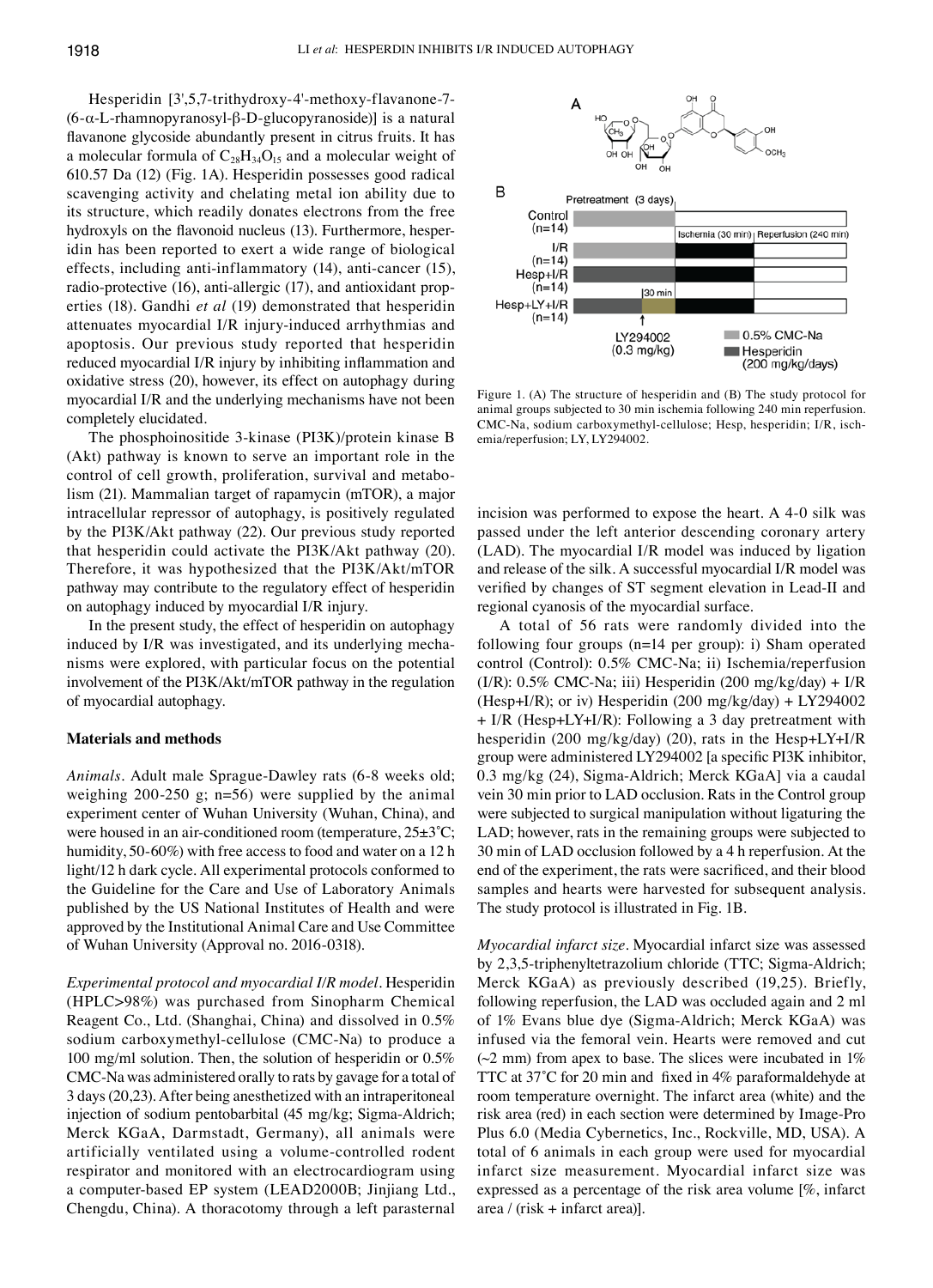*Myocardial injury.* Serum levels of creatine kinase-MB (CK-MB) and cardiac troponin I (cTnI) were used as indicators of myocardial injury. Blood samples were centrifuged at 1,000 x g for 15 min at room temperature, and the serum was collected for analysis. Standard techniques were performed to determine the serum levels of CK-MB and cTnI by using commercial kits (cat. no. E006; Nanjing Jiancheng Bioengineering Institute, Nanjing, China) and enzyme-linked immunosorbent assay kits (cat. no. E-EL-R0055c; Elabscience, Wuhan, China), each procedure was conducted according to the manufacturer's protocol.

*Western blot analysis.* Total protein extracts from the rat heart tissue were prepared as previously described (26). Protein extraction was performed using a radioimmunoprecipitation assay lysis buffer (cat. no. P0013B; Beyotime Institute of Biotechnology, Jiangsu, China), and the concentration of the protein was measured by a bicinchoninic acid protein assay kit (cat. no. P0010; Beyotime Institute of Biotechnology). A total of 50  $\mu$ g protein per lane was electrophoresed on 10% sodium dodecyl sulfate-polyacrylamide gel and transferred to a nitrocellulose membrane. The membranes were blocked with 5% non-fat dry milk in Tris-buffer saline-0.05% Tween for 2 h at room temperature and incubated respectively at 4˚C overnight with the following primary antibodies including: Anti-light chain (LC)3 (cat. no. 2775; 1:1,000), Beclin1 (cat. no. 3738; 1:1,000), mTOR (cat. no. 2972S; 1:1,000), phosphorylated (p)-mTOR (cat. no. 2971S; 1:1,000), Akt (cat. no. 4691; 1:1,000), p-Akt (cat. no. 4060; 1:2,000), p-PI3K (cat. no. 4228; 1:1,000) and PI3K (cat. no. 4257; 1:800) (Cell Signaling Technology, Inc., Danvers, MA, USA). The membrane was then washed and incubated with a horseradish peroxidase conjugated secondary antibody (cat. no. BA1054; 1:50,000, Wuhan Boster Biological Technology, Ltd., Wuhan, China) at 37˚C for 2 h. The protein bands were visualized by an enhanced chemiluminescence system (Thermo Fisher Scientific, Inc., Waltham, MA, USA), and glyceraldehydes-3-phosphate dehydrogenase (GAPDH; cat. no. BM3896; 1:400; Wuhan Boster Biological Technology, Ltd.) was used as an internal control to correct the variation between samples. The densitometry of each band was quantified by Image‑Pro Plus 6.0 (Media Cybernetics, Inc.). A total of 5 hearts in each group were used for the western blot analysis.

*Immunofluorescence staining.* To observe the LC3 expression in the myocardial tissue, immunofluorescence staining was performed as described previously (27). Following deparaffinization, the paraffin-embedded sections  $(5 \mu m)$ were replaced in the citrate buffer (pH 6.0) and boiled with microwave on full power for antigen retrieval. After cooling, the sections were washed with PBS (pH 7.4) three times (3 min each), and blocked with 3% goat serum (cat. no. AR1009; Wuhan Boster Biological Technology, Ltd.) for 30 min at room temperature. The sections were then incubated with anti-LC3 antibody (1:100; Cell Signaling Technology, Inc.) at 4˚C overnight. Then, the sections were incubated with a FITC conjugated secondary antibody (cat. no. BA1105; 1:40; Wuhan Boster Biological Technology, Ltd.) at 37˚C for 1 h. Nuclei were stained with 4',6-diamidino-2-phenylindole (DAPI; Sigma-Aldrich; Merck KGaA) for 5 min at room temperature in the dark. A total of 6 fields at x200 magnification were randomly selected from 3 sections in each group and visualized with a fluorescence microscope (excitation wavelength: 495 nm; DX51; Olympus Corporation, Tokyo, Japan). The mean densitometry of the fluorescence signal of LC3 in each field was analyzed by Image‑pro plus 6.0 software (Media Cybernetics, Inc.).

*Hematoxylin and Eosin staining.* Myocardial tissue was fixed in 4% paraformaldehyde, routinely processed and embedded in paraffin. Paraffin-embedded sections were stained with hematoxylin for 7 min, and eosin for 15 sec at room temperature. A total of 6 fields at x200 magnification were randomly selected from 3 sections in each group and visualized with a light microscope to observe the myocardium damage.

*Statistical analysis.* All continuous data are expressed as the mean ± standard deviation and analyzed using SPSS software, version 19.0 (IBM SPSS, Armonk, NY, USA). A one-way analysis of variance was used for comparisons among groups with Bonferroni's adjustment for multiple comparisons. Each experiment was repeated 3 times. All plotting graphics were created using the GraphPad Prism 6.0 software (GraphPad Software, Inc., La Jolla, CA, USA). P<0.05 was considered to indicate a statistically significant difference.

## **Results**

*Hesperidin decreases myocardial infarct size during I/R.* To investigate the cardioprotective effects of hesperidin against I/R, the myocardial infarct size was determined. As presented in Fig. 2, when compared with the I/R group, the Hesp+I/R group exhibited a marked decrease in the myocardial infarct size. However, the addition of LY294002 partially inhibited the cardioprotective effect of hesperidin (P<0.05).

*Hesperidin alleviates cardiac injury induced by I/R.* The damage of myocardium induced by I/R was further confirmed by hematoxylin and eosin staining and the serum levels of CK-MB and cTnI. As presented in Fig. 3A, the myocardial structure in the I/R group exhibited ruptured cardiac muscle fibers, necrosis with inflammatory cell infiltration and interstitium edema; however, no such damage was observed in the Control group. Hesperidin treatment prevented myocardial damage after I/R, and the myocardium exhibited rescued fiber disruption, necrosis and inflammatory cell infiltration. However, the administration of LY294002 abolished these effects. The serum CK-MB and cTnI levels were also determined to assess myocardial injury (Fig. 3B and C). Compared with the Control group, the serum CK-MB and cTnI levels were significantly increased in the I/R group (P<0.05). The serum CK-MB and cTnI levels were significantly lower in the Hesp+I/R group compared with the I/R group. However, LY294002 partially reversed these effects (P<0.05).

*Hesperidin decreases autophagy in hearts subjected to I/R*. The present study first detected the regulatory effect of hesperidin on LC3 and Beclin1 using immunofluorescence staining and western blot analysis. As presented in Fig. 4A, the LC3 (green) signals increased in the I/R group when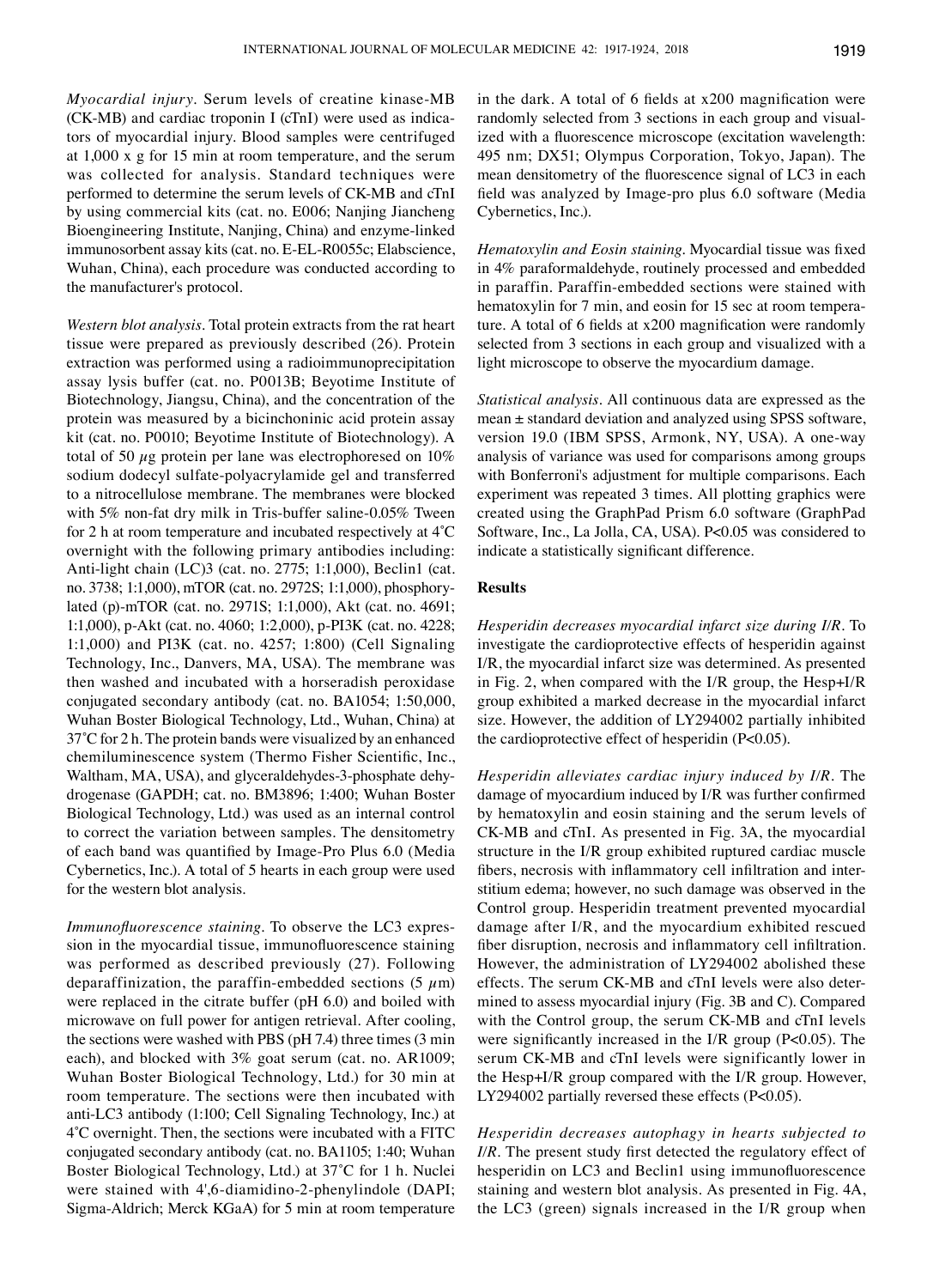

Figure 2. Effect of hesperidin on myocardial infarct size after I/R. (A) Representative images of 2,3,5-triphenyltetrazolium chloride stained samples showing the infarct area (white arrows) and risk area (red arrows). (B) Myocardial infarct size (n=6).  $P$  = 0.05 vs. I/R group;  ${}^{\circ}P$  = 0.05 vs. Hesp+I/R group. Hesp, hesperidin; I/R, ischemia/reperfusion; LY, LY294002.



Figure 3. Effect of hesperidin on cardiac injury induced by I/R. (A) Representative images from hematoxylin and eosin staining (x200 magnification) indicating histopathological changes in the myocardium: a, ruptured myocardial fiber; b, edema in between myocardial fibers; c, recruited inflammatory cells. (B) Serum level of CK-MB (n=6). (C) Serum level of cTnI (n=6). "P<0.05 vs. Control group; "P<0.05 vs. I/R group; "P<0.05 vs. Hesp+I/R group. CK-MB, creatine kinase-MB; cTnI, cardiac troponin I; Hesp, hesperidin; I/R, ischemia/reperfusion; LY, LY294002.

compared with the Control group. Hesperidin substantially decreased the I/R-induced LC3 signal accumulation; however, its effect was abrogated by LY294002. The mean densitometry values of LC3 and expression levels of LC3Ⅱ and Beclin1 were significantly increased in the I/R group when compared with those in the Control group (P<0.05; Figs. 4B and 5). Hesperidin markedly suppressed the increased mean densitometry values of LC3 and expression levels of LC3Ⅱ and Beclin1 induced by I/R (P<0.05), which indicated that hesperidin could inhibit I/R-induced autophagy. However, administration of LY294002 partially abolished these effects (P<0.05).

*Hesperidin increases expression levels of p‑mTOR, p‑Akt and p‑PI3K during myocardial I/R.* To investigate the possible mechanism underlying the inhibitory effect of hesperidin on autophagy during myocardial I/R injury, the expression levels of p-mTOR, mTOR, p-Akt, Akt, p-PI3K and PI3K in the myocardium were examined using western blot analysis. As presented in Fig. 6, compared with the Control group, the p-mTOR, p-Akt and p-PI3K expression levels were significantly decreased in the I/R group (P<0.05). Hesperidin treatment markedly inhibited the decrease in the p-mTOR, p-Akt and p-PI3K expression levels, demonstrating that hesperidin could activate the PI3K/Akt/mTOR pathway; however, LY294002 significantly reversed these effects (P<0.05). Additionally, no significant difference in mTOR, Akt and PI3K expression levels were observed among the four groups (P>0.05).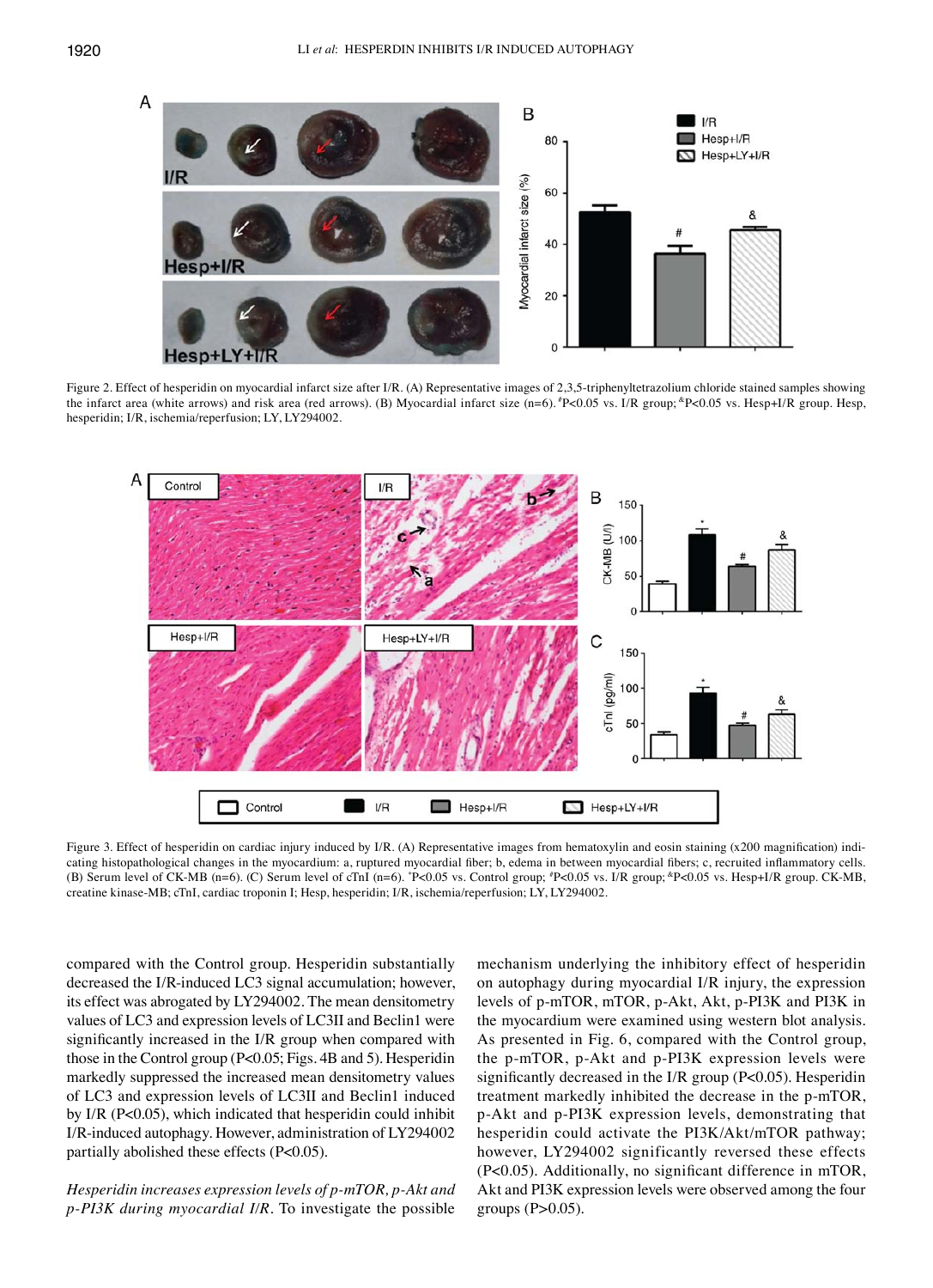

Figure 4. Effect of hesperidin on LC3 II expression level in the heart subjected to I/R. (A) Representative images of immunofluorescence staining (x200 magnification) demonstrating the expression of LC3 II (green) in the myocardium. (B) Fold changes of the mean densitometry values of LC3 II (n=6). \*P<0.05 vs. Control group; # P<0.05 vs. I/R group; &P<0.05 vs. Hesp+I/R group. DAPI, 4',6-diamidino-2-phenylindole; Hesp, hesperidin; I/R, ischemia/reperfusion; LY, LY294002; LC3 Ⅱ, light chain 3 Ⅱ.



Figure 5. Effect of hesperidin on autophagy induced by I/R. (A) Representative examples of western blot analysis illustrating the expression levels of LC3Ⅱ and Beclin1. (B) Expression level of LC3II (n=5). (C) Expression level of Beclin1 (n=5). "P<0.05 vs. Control group; "P<0.05 vs. I/R group; "P<0.05 vs. Hesp+I/R group. Hesp, hesperidin; I/R, ischemia/reperfusion; LY, LY294002; LC3 Ⅱ, light chain 3 Ⅱ.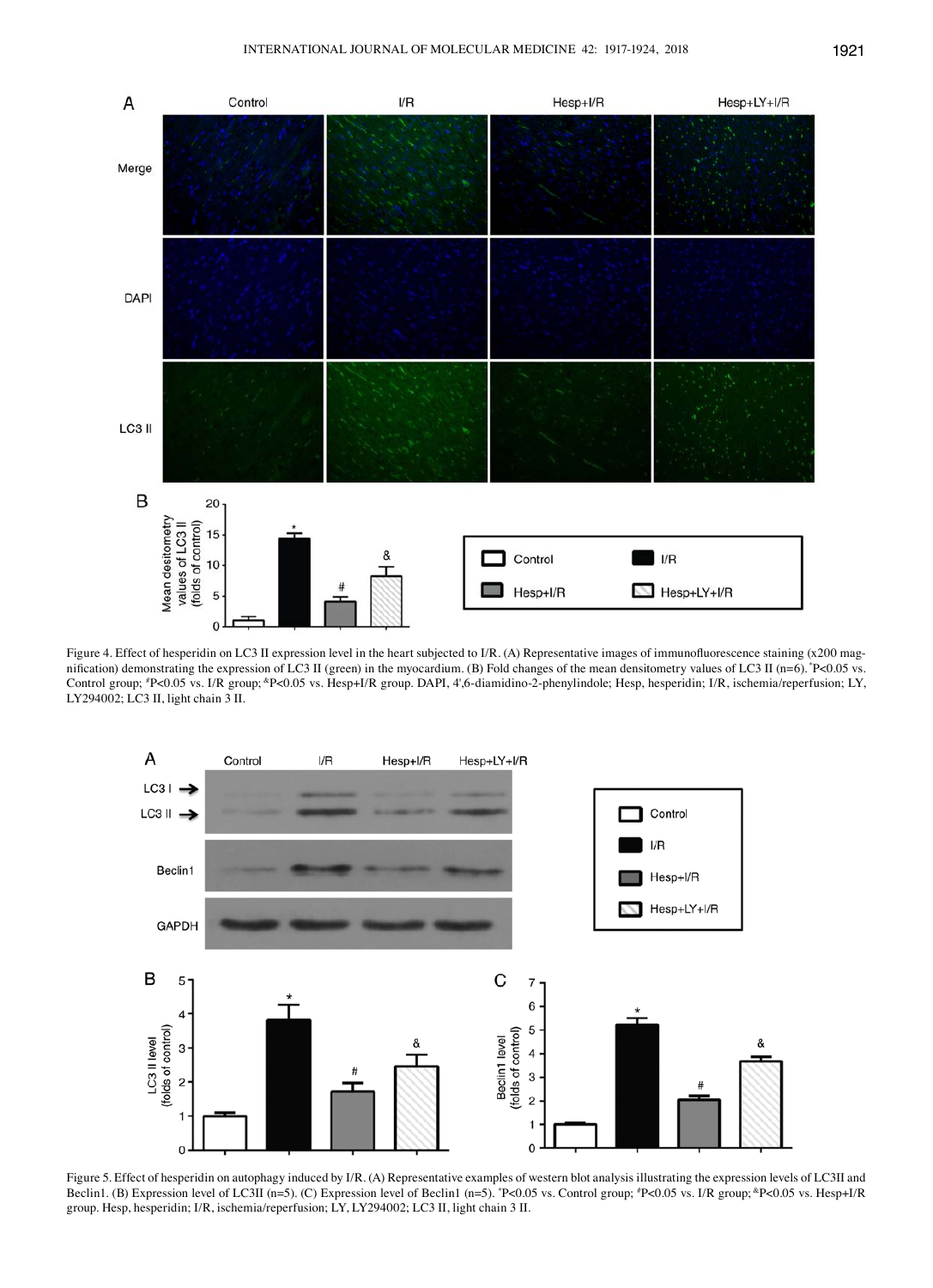

Figure 6. Effect of hesperidin on p-mTOR, mTOR, p-Akt, Akt, p-PI3K and PI3K expression levels in the myocardium during I/R. (A) Representative examples of western blot analysis demonstrating the expression levels of p-mTOR, mTOR, p-Akt, Akt, p-PI3K and PI3K. (B) Quantification of the expression levels of p-mTOR, mTOR, p-Akt, Akt, p-PI3K and PI3K (n=5). \*P<0.05 vs. Control group; \*P<0.05 vs. I/R group; \*P<0.05 vs. the Hesp+I/R group. p-, phosphorylated; mTOR, mammalian target of rapamycin; PI3K, phosphatidylinositol 3-kinase; Akt, protein kinase B; Hesp, hesperidin; I/R, ischemia/reperfusion; LY, LY294002.

#### **Discussion**

The present study aimed to investigate the potential mechanism of cardioprotection of hesperidin against ischemia/reperfusion (I/R), with a particular focus on autophagy. To the best of our knowledge, the present study was the first to demonstrate that hesperidin inhibited excessive autophagy following I/R, which was displayed by the downregulation of LC3Ⅱ and Beclin1 expression levels. Furthermore, hesperidin was demonstrated to activate the PI3K/Akt/mTOR pathway, and LY294002, a specific PI3K inhibitor, significantly reversed the effects of hesperidin. These results suggested that inhibition of autophagy via activation of the PI3K/Akt/mTOR pathway contributes to the cardioprotective effect of hesperidin during I/R.

Irreversible loss of cardiomyocytes is the principal cause of myocardial injury induced by myocardial infarction or I/R, which leads to persistent cardiac dysfunction and heart failure (28). Necrosis, apoptosis, and autophagy, the three main mechanisms of cell death, are known to participate in the loss of cardiomyocytes induced by I/R (28). Of these, autophagy, an intracellular lysosomal degradative pathway, serves a key role in cellular homeostasis(7). LC3 and Beclin1 are important and reliable markers of autophagy. LC3 exists in the cytosolic form (LC3Ⅰ) and membrane bound form (LC3Ⅱ) (29). Increased LC3Ⅱ is considered to be closely associated with the extent of autophagosome formation (30). Beclin1 is essential in the recruitment of other autophagic proteins during expansion of the pre-autophagosomal membrane and structure (31).

Under basal conditions, autophagy functions as a cell survival mechanism and maintains the cell size, construction and function of cardiomyocytes(32). However, under the condition of I/R, autophagy is upregulated and its role in modulating cardiomyocyte survival and death remains controversial. Previous studies have reported that autophagy promotes cell survival by purging damaged proteins and organelles to generate the intracellular building blocks required to maintain vital functions during ischemia (33,34); whereas other studies demonstrated that autophagy also promotes cell death via excessive self-digestion and degradation of essential cellular constituents (9,34). In the present study, the immunofluorescence staining results demonstrated that the LC3 signals were markedly increased in the I/R group. The expression levels of LC3Ⅱ and Beclin1 in the myocardium, myocardial infarct size and serum levels of CK‑MB and cTnI were also significantly upregulated following reperfusion, indicating that autophagy is over-activated during I/R. These findings suggested that excessive autophagy contributes to the process of myocardial I/R injury.

A growing number of epidemiological studies have reported that diets rich in herbs, fruits and spices can attenuate the risk of cardiovascular diseases (35,36). Hesperidin, a bioactive flavanone glycoside, is highly abundant in citrus fruit (12). In a randomized crossover study, Morand *et al* (37) reported that hesperidin (294 mg in 500 ml of orange juice) contributes to the cardioprotective effect of orange juice in overweight men by decreasing diastolic blood pressure and increasing endothelium-dependent microvascular reactivity. Another double-blind, crossover study also reported that hesperidin treatment (500 mg/day) improves endothelial function and reduces inflammatory markers in patients with metabolic syndrome (38). Using the dose conversion of body surface area comparisons between humans and rats (1:6.17) (39), 200 mg/kg/day of hesperidin used in rats is equal to 1,944 mg/day for a 60-kg man, which is 6-fold greater than 294 mg/day and 3-fold greater than 500 mg/day. Hence, the dose of hesperidin used in the present study far exceeded a nutritional dose; however, it functioned as a therapeutic dose.

The study of Huang *et al* (40) reported that hesperidin protects against amyloid β-induced neuronal injury through suppression of neuronal autophagy. In the present study, the data presented similar results, which revealed that hesperidin significantly downregulated the expression levels of LC3Ⅱ and Beclin1 in the heart of rats, which was accompanied with low myocardial infarct size and low serum levels of CK-MB and cTnI. Combined, the aforementioned results indicated that excessive autophagy contributes to the process of myocardial I/R injury, and the findings of the present study suggested that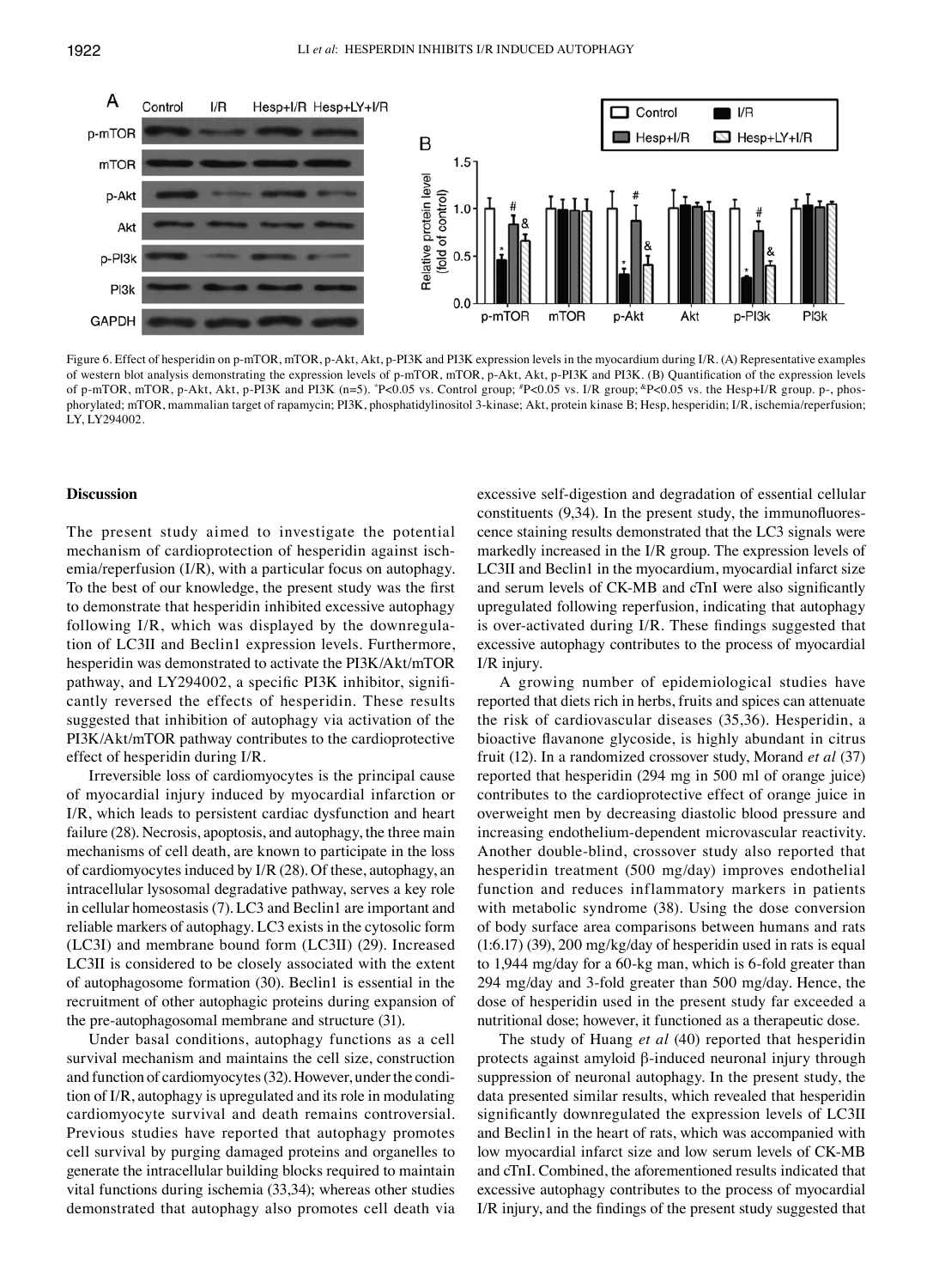hesperidin could reduce myocardial I/R injury by inhibiting excessive autophagy.

Autophagy can be modulated by multiple signaling pathways, including the PI3K/Akt pathway (22). The PI3K/Akt pathway, a major regulator of cell growth and survival, serves an essential role in the mediation of myocardial cell survival in many situations (27). Previous studies demonstrated that activation of PI3K/Akt ameliorates myocardial I/R injury (20,24). Furthermore, activation of the PI3K/Akt pathway can phosphorylate mTOR, which is a key regulator of autophagy (22). Phosphorylated mTOR has been reported to protect against I/R injury by reducing autophagy and enhancing recovery in the heart (41). It has been reported that hesperidin activates the Akt pathway in a rat model of neuroinflammation induced by aluminum chloride (42). Saiprasad *et al* (43) also demonstrated that hesperidin regulates the PI3K/Akt/mTOR pathway in a mouse model of colon carcinogenesis. Similar results were obtained in the present study, which demonstrated that hesperidin significantly increased the expression levels of p-PI3K, p-Akt and p-mTOR and decreased the expression levels of LC3Ⅱ and Beclin1, while LY294002, a specific inhibitor of PI3K, markedly reversed the aforementioned effects of hesperidin. These findings suggested that hesperidin inhibited excessive autophagy via activating the PI3K/Akt/mTOR pathway.

Although the present study suggested that hesperidin may be a novel drug for protection of myocardial I/R injury, there are still various limitations. Firstly, the dose of hesperidin used in the present study is a therapeutic dose; the effective range of hesperidin dose and related safety evaluation need to be investigated in further studies. Second, the effects of hesperidin on longer term myocardial remodeling following myocardial I/R injury also requires further exploration.

In conclusion, the present study demonstrated that hesperidin reduced myocardial I/R injury by suppressing excessive autophagy, and activation of the PI3K/Akt/mTOR pathway contributed to the inhibitory effect of hesperidin on excessive autophagy.

### **Acknowledgements**

Not applicable.

## **Funding**

No funding was received.

#### **Availability of data and materials**

The data used and/or analyzed during the present study are available from the corresponding author on reasonable request.

### **Authors' contributions**

XL, XH, and HJ conceived and designed the experiment. XL, RM, CY and WX carried out the experiments. RM, CY and WX acquired the reagents and materials. XL and JW analyzed the data. XL, XH, JW and HJ wrote the manuscript. All authors approved the final version of the manuscript.

#### **Ethics approval and consent to participate**

The present study was approved by Institutional Animal Care and Use Committee of Wuhan University (approval no. 2016-0318).

## **Patient consent for publication**

Not applicable.

## **Competing interests**

The authors declare that they have no competing interests.

#### **References**

- 1. Roger VL, Go AS, Lloyd-Jones DM, Benjamin EJ, Berry JD, Borden WB, Bravata DM, Dai S, Ford ES, Fox CS, *et al*: Executive Summary: Heart disease and stroke statistics-2012 update: A report from the american heart association. Circulation 125: 188-197, 2012.
- 2. Yellon DM and Hausenloy DJ: Myocardial reperfusion injury. N Engl J Med 357: 1121-1135, 2007.
- 3. Ogura Y, Ouchi N, Ohashi K, Shibata R, Kataoka Y, Kambara T, Kito T, Maruyama S, Yuasa D, Matsuo K, *et al*: Therapeutic impact of follistatin-like 1 on myocardial ischemic injury in preclinical models. Circulation 126: 1728-1738, 2012.
- 4. Frangogiannis NG, Smith CW and Entman ML: The inflammatory response in myocardial infarction. Cardiovasc Res 53: 31-47, 2002.
- 5. Gottlieb RA and Engler RL: Apoptosis in myocardial ischemia-reperfusion. Ann N Y Acad Sci 874: 412-426, 1999.
- 6. Przyklenk K, Dong Y, Undyala VV and Whittaker P: Autophagy as a therapeutic target for ischaemia/reperfusion injury? Concepts, controversies, and challenges. Cardiovasc Res 94: 197-205, 2012.
- 7. Marino G, Madeo F and Kroemer G: Autophagy for tissue homeostasis and neuroprotection. Curr Opin Cell Biol 23: 198-206, 2011.
- 8. Loos B, Engelbrecht AM, Lockshin RA, Klionsky DJ and Zakeri Z: The variability of autophagy and cell death susceptibility: Unanswered questions. Autophagy 9: 1270-1285, 2013.
- 9. Ke J, Yao B, Li T, Cui S and Ding H: A2 Adenosine receptor-mediated cardioprotection against reperfusion injury in rat hearts is associated with autophagy downregulation. J Cardiovasc Pharmacol 66: 25-34, 2015.
- 10. Cao X, Chen A, Yang P, Song X, Liu Y, Li Z, Wang X, Wang L and Li Y: Alpha-lipoic acid protects cardiomyocytes against hypoxia/reoxygenation injury by inhibiting autophagy. Biochem Biophys Res Commun 441: 935-940, 2013.
- 11. Cheng BC, Huang HS, Chao CM, Hsu CC, Chen CY and Chang CP: Hypothermia may attenuate ischemia/reperfusion-induced cardiomyocyte death by reducing autophagy. Int J Cardiol 168: 2064-2069, 2013.
- 12. Garg A, Garg S, Zaneveld LJ and Singla AK: Chemistry and pharmacology of the Citrus bioflavonoid hesperidin. Phytother Res 15: 655-669, 2001.
- 13. Kuntic V, Brboric J, Holclajtner-Antunovic I and Uskokovic-Markovic S: Evaluating the bioactive effects of flavonoid hesperidin‑a new literature data survey. Vojnosanit Pregl 71: 60-65, 2014.
- 14. Wei D, Ci X, Chu X, Wei M, Hua S and Deng X: Hesperidin suppresses ovalbumin‑induced airway inflammation in a mouse allergic asthma model. Inflammation 35: 114‑121, 2012.
- 15. Yumnam S, Hong GE, Raha S, Saralamma VV, Lee HJ, Lee WS, Kim EH and Kim GS: Mitochondrial dysfunction and Ca(2+) overload contributes to hesperidin induced paraptosis in hepatoblastoma cells, HepG2. J Cell Physiol 231: 1261-1268, 2016.
- 16. Petrova A, Davids LM, Rautenbach F and Marnewick JL: Photoprotection by honeybush extracts, hesperidin and mangiferin against UVB-induced skin damage in SKH-1 mice. J Photochem Photobiol B 103: 126-139, 2011.